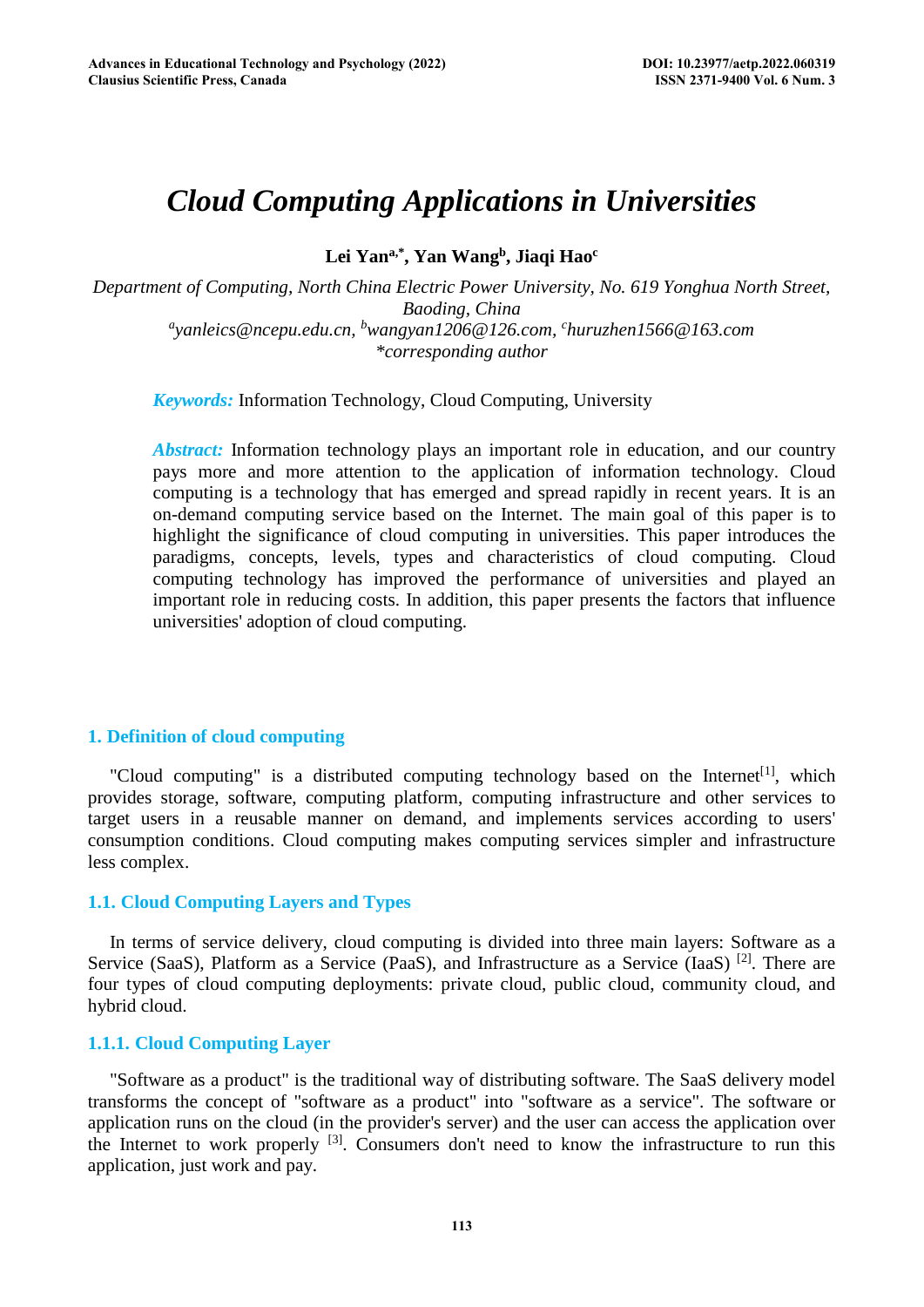PaaS provides an efficient environment and powerful tools for developers to create and deploy applications. Instead of worrying about infrastructure issues, developers or companies focus on innovation.

IaaS is the base layer for computing resources. It provides on-demand and scalable complete infrastructure resources (such as servers, software, network equipment and storage). IaaS allows users to manage and configure cloud servers just like normal physical servers. With IaaS, consumers will be freed from purchasing the latest technology, maintenance, software upgrades and software licenses.

# **1.1.2. Types of Cloud Computing**

In terms of deployment methods, there are four types of cloud computing, namely private cloud, public cloud, community cloud and hybrid cloud. A type of private cloud that runs cloud infrastructure only for a specific organization. A public cloud type is one where cloud infrastructure is available to multiple individuals or organizations. A community cloud type is one where cloud infrastructure is shared by several organizations that share a common focus on a specific issue, such as mission, policy, or security. Cloud infrastructure is managed by these organizations or by third parties. A hybrid cloud is a mix of two or more of the previous types. Organizations can use this type when their infrastructure is under-capacity and needs to expand their infrastructure to meet their business.

#### **1.2. Features of Cloud Computing**

#### **1.2.1. Virtualization**

Computing resource virtualization provides a new method to obtain and utilize computing resources remotely [4]. No matter where computing resources are, end users can call these resources from terminal devices anytime and anywhere, but do not need to know the location of these resources. Therefore, users can accomplish a lot using cloud computing services.

# **1.2.2. High reliability**

Computing service resources provided by cloud providers provide users with stronger reliability than relying on local resources. Cloud providers distribute resource services around the world, not in the same location. Therefore, in any error situation in any cloud location, the cloud service provider can redirect the end user request to the same cloud service located in a different physical location.

# **1.2.3. Versatility**

Cloud services are not limited to certain applications. It can serve several parts of different disciplines that exist in the same cloud environment, such as processing pipeline systems, it can convert thousands of word documents to PDF and millions of OCR documents to searchable text form. Therefore, a large amount of text data and information can be easily obtained on the Internet <sup>[5]</sup>. In the field of image processing, more images can be easily processed using cloud infrastructure.

#### **1.2.4. On-demand service**

End users can choose service requirements according to their own business functions, and they pay according to their own consumption. This service provides end users with virtually unlimited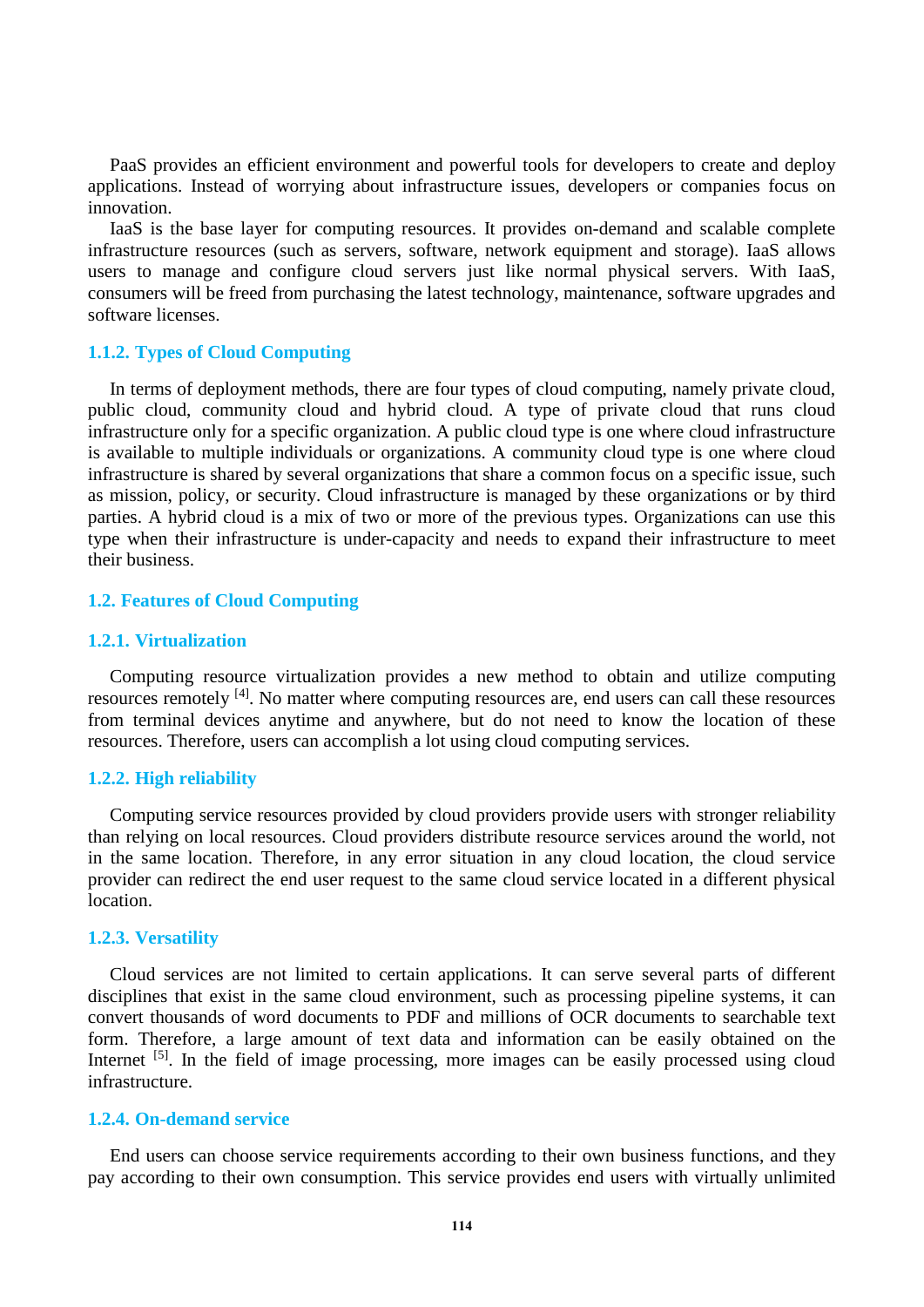computing infrastructure. Therefore, end users can automatically utilize cloud resources without any human interaction.

#### **2. Cloud computing in universities**

# **2.1. Computing Environment Virtualization**

Because each discipline has an independent experimental environment, when the computing environment supports research projects in multiple disciplines, the computing environment that universities sometimes use will suffer from low performance, slow data access, and low throughput. Through cloud computing technology and its virtualization characteristics, organizations can build multiple virtual computing environments that are managed in parallel. The time required to deploy each environment is not long, and Beijing University of Technology completed it in about 30 minutes. The characteristics of virtualization have enabled Beijing University of Technology to save 35% to 50% in terms of physical resource cost, performance and throughput  $[6]$ , and the computing environment has been enhanced.

# **2.2. Elastic cloud storage**

Elastic cloud storage enables universities to meet precise storage needs in minutes. No bids, no purchases are required in this process, it is time consuming and requires no additional IT staff to support the infrastructure. It will also be done quickly if the capacity is reduced. It just stopped the vendor's cloud service [7]. The use of Amazon S3 for elastic storage by Stanford University and the University of Texas is a strategic development in computing environments. It improves the security and accessibility of computing environments while reducing costs.

# **2.3. Cloud-integrated email services**

For large universities with dozens of branches, providing, managing and supporting email services at all remote locations in a timely manner is a significant challenge. At the same time, it is also a challenge to provide efficient backup services to all sites regularly and accurately. Traditionally, maintaining and supporting servers at these remote locations was done one by one by going to these sites [8]. This requires a lot of time, effort and cost. By building a unified, centrally located private cloud environment consisting of several servers at the headquarters, the cloud-based email service is a good solution.

From the previous introduction, it is clear that cloud computing technology has improved the performance of the university. In addition, cloud computing plays an important role in reducing costs [8], especially for universities with limited budgets, using cloud computing solutions is critical.

#### **3. Challenges for universities to adopt cloud computing**

Although cloud computing has many advantages, it also has some disadvantages. Universities face some challenges in adopting cloud computing, the main ones are as follows:

#### **3.1. Security**

This is the most important factor influencing the use of cloud computing, not only in universities, but in all industries. The management of the university is concerned about the confidentiality and privacy of the data [9]. Don't trust vendor statements about security issues.